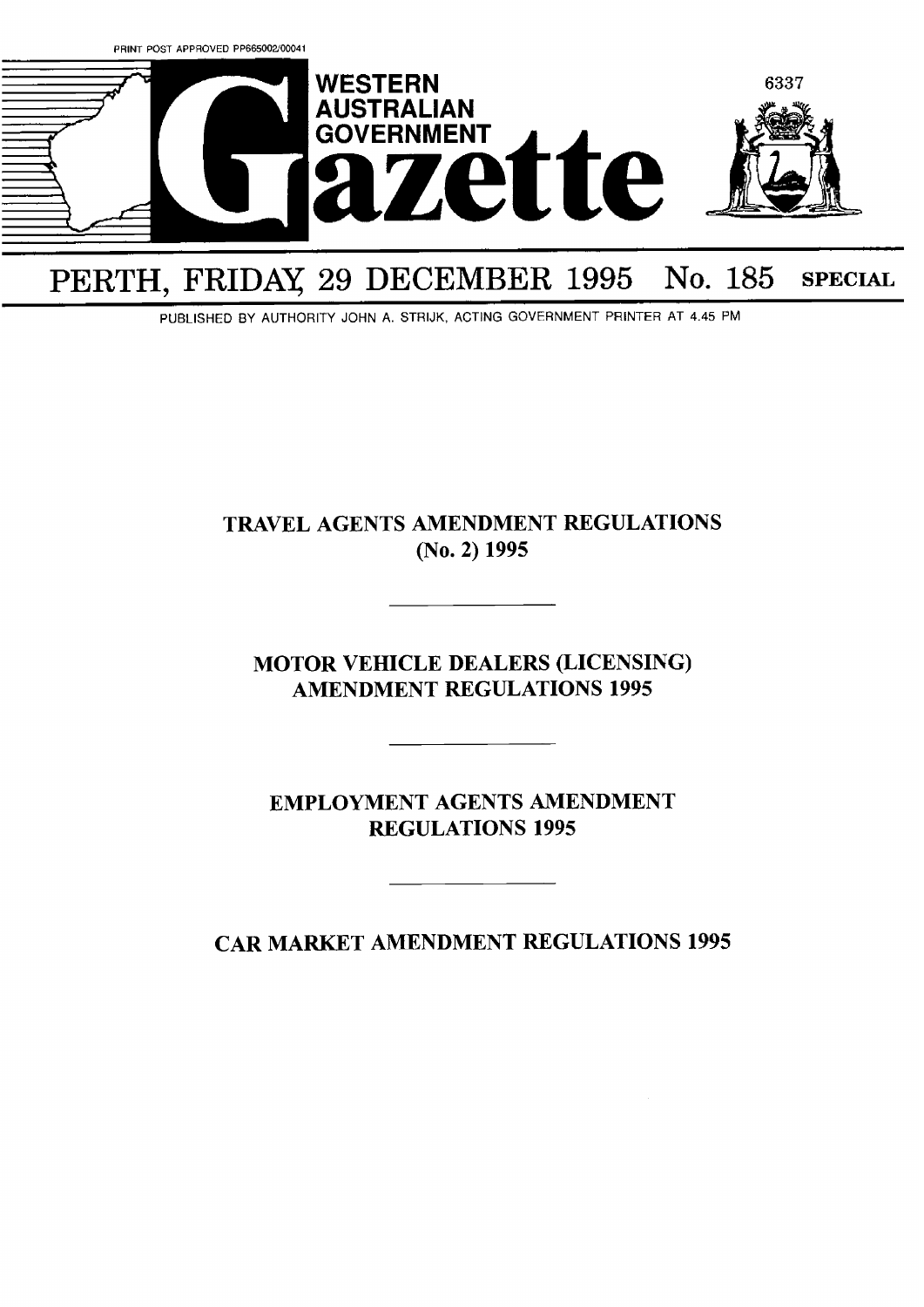$\label{eq:2.1} \frac{1}{\sqrt{2}}\int_{0}^{\infty}\frac{1}{\sqrt{2\pi}}\left(\frac{1}{\sqrt{2\pi}}\right)^{2\alpha} \frac{1}{\sqrt{2\pi}}\int_{0}^{\infty}\frac{1}{\sqrt{2\pi}}\left(\frac{1}{\sqrt{2\pi}}\right)^{\alpha} \frac{1}{\sqrt{2\pi}}\frac{1}{\sqrt{2\pi}}\int_{0}^{\infty}\frac{1}{\sqrt{2\pi}}\frac{1}{\sqrt{2\pi}}\frac{1}{\sqrt{2\pi}}\frac{1}{\sqrt{2\pi}}\frac{1}{\sqrt{2\pi}}\frac{1}{\sqrt{2\pi}}$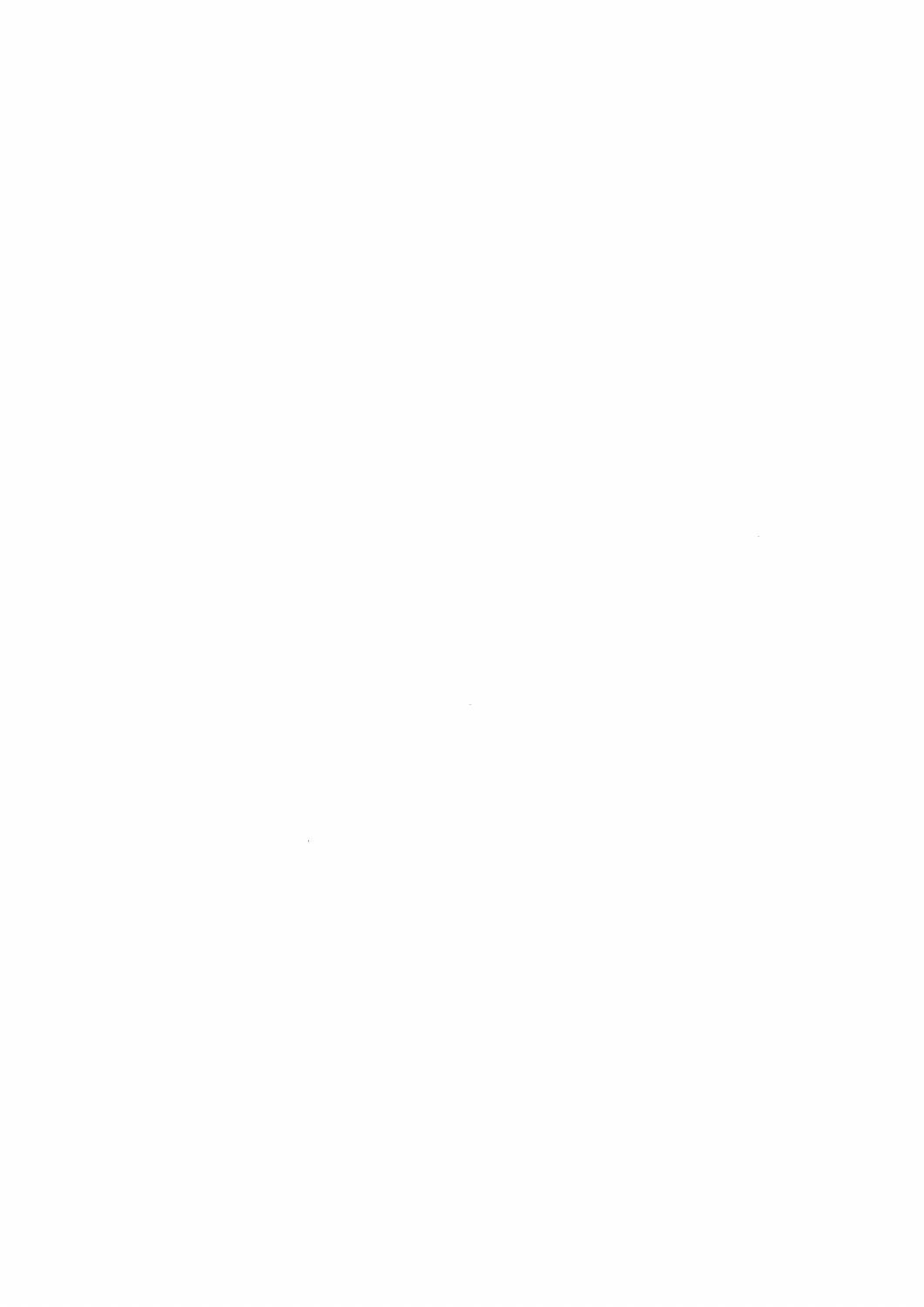### **TRAVEL AGENTS ACT 1985**

### **INTERPRETATION ACT 1984**

### **TRAVEL AGF;NTS AMENDMENT REGULATLONS WO. 2) l996**

Made by the Lieutenant-Governor and deputy of the Governor in Executive Council.

### **Citation**

**1.** These regulations may be cited as the *Travel Agents Amendment* <br>Regulations (No. 2) 1995.

### **Commencement**

**2.** These regulations come **into** operation on 1 January 1996.

### **Principal regulations**

**3.** In these regulations the *Travel Agents* Regulations **1986\*** are referred **to**  as the principal regulations.

[\* *Published in* **Gazette** *of 19 December 1986* **at** *pp. 4926-38. For amendments to 22 December 1995* **see** *1994 Index* **to Legislation** *of Western Australia, Table 4,* **pp.** *291-2.1* 

### **Regulation 6 amended**

- **Regulation 6 amended**<br>4. Regulation 6 of the principal regulations is amended egulation 6 of the principal regulation  $(1)$  -
	- - (i) in paragraph (a) by deleting "\$333" and "\$72" and substatutmg respectively the following -
			- " \$666 "and" 144 **n. Y**
		- (ii) in paragraph (b) by deleting **"\$333"** and "\$72" and  $\frac{1}{2}$ <br>in paragraph (b) by deleting "\$333" substituting respectively the following —

 $*$  \$666 " and " 144 "; and

iii) in paragraph (c) by deleting "\$500" and "\$72" and substituting respectively the following -<br>substituting respectively the following -

**9** 

 $"$  \$1 000  $"$  and " 144 "; and

**U** 

(b) in subregulation (2) by deleting "\$707" and substituting the and<br>in subregulation<br>following —

 $4$  \$1.440  $^{\circ}$ .

### **Regulation 11 repealed and a regulation substituted**

**5.** Regulation 11 of the principal regulations is repealed and the following regulations are substituted  $-$ 

**Prescribed period under section 19 (1)** 

**11.** For the purposes of section **!9** (1) of the Act, (and subject to the transitional provisions **in** section 54 of the *Bushess* **Licensing Amendment** Act **1995),** the prescribed period is 3 years.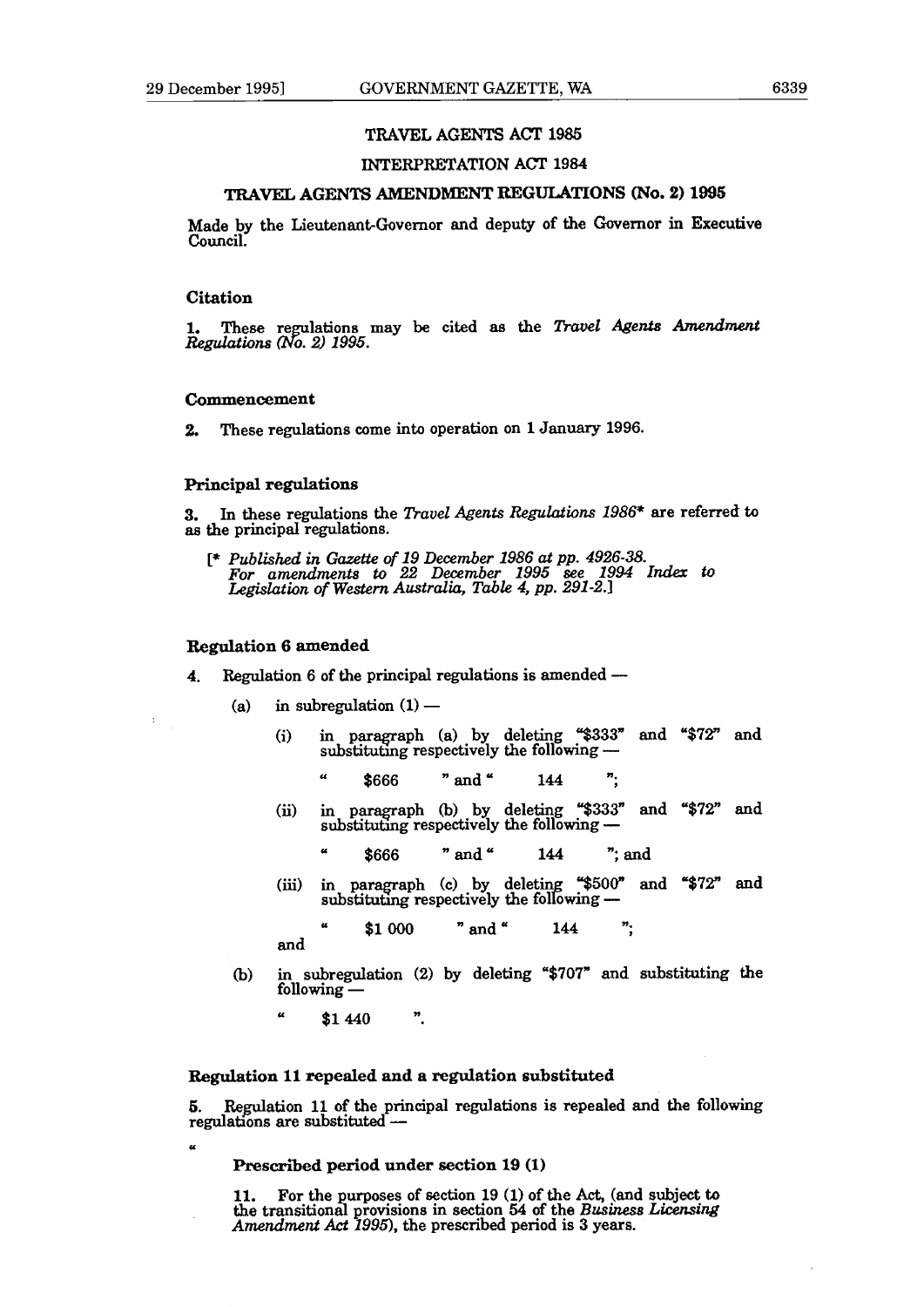### **Prescribed fees under section 19**

**1lA. (1)** For the purposes of section 19 and sub'ect **to**  subregulation **(3),** the prescribed fee in the ease of **an** individual who is a member of more than one partnership, or is not a member of any partnership, is **an** amount calculated as who is a m<br>member of<br>follows -

- for a 3 year period  $(a)$ 
	- (i) **\$666** and, **if** the application concerned relates to more than one place of business and subject to subregulation **(3)**, an additional amount of \$144 for each place of business beyond one;
	- (ii) in the case of an individual who is a member of one partnership only, an amount which bears to the amount of \$666 the same proportion as the value of his share in the net assets of that partnership bears to the value of those net assets and, if the application concerned relates to more **than** one **face** of business and subject to subregulation (3), an amount which bears that proportion to the amount of \$144 for each place of business beyond one;
- $(b)$ for a 2 year period  $-$ 
	- (i) \$444 and, if the application concerned relates to more than one place of business and subject to subregulation **(3),** an additional amount of \$96 for each place of business beyond one;
	- **(ii)** in the case of an individual who is a member of one partnership only, an amount which bears to the amount of \$444 the same proportion as the value of his share in the net assets of that partnership bears to the value of those net assets and, if the application concerned relates to more than one place of business and subject to subregulation &), an amount which **bears**  that proportion to the amount of \$96 for each place of business beyond one; and
- $(c)$ for a one year period  $-$ 
	- (i) **\$222** and, **if** the application concerned relates to more than one place of business and subject to subregulation (3), an additional amount of \$48 for each place of business beyond one;
	- (ii) in the case of an individual who is a member of one partnership only, an amount which bears to the amount of **\$222** the same proportion as the value of his share in the net assets of that partnership bears to the value of those net assets and, if the application concerned relates to more than one place of business and subject to subregulation  $(3)$ , an amount which bears that proportion to the amount of \$48 for each place of business beyond one.

(2) Fox the purposes of section 19 and subject **to**  subregulation (3), the prescribed fee in the case of a body (2) For the purposes of section 19 asubregulation (3), the prescribed fee in the corporate is an amount calculated as follows -

- (a) for a 3 year period  $-$  \$1 000 and, if the application concerned relates to more than one place of business for a 3 year period - \$1 000 and, if the application concerned relates to more than one place of business and subject to subregulation *(31,* **an** additional
- amount of \$144 for each place of business beyond one;<br>
(b) for a 2 year period \$666 and, if the application<br>
concerned relates to more than one place of business for a 2 year period - \$666 and, if the application concerned relates to more than one place of business and subject to subregulation (3), an additional amount of \$96 for each place of business beyond one;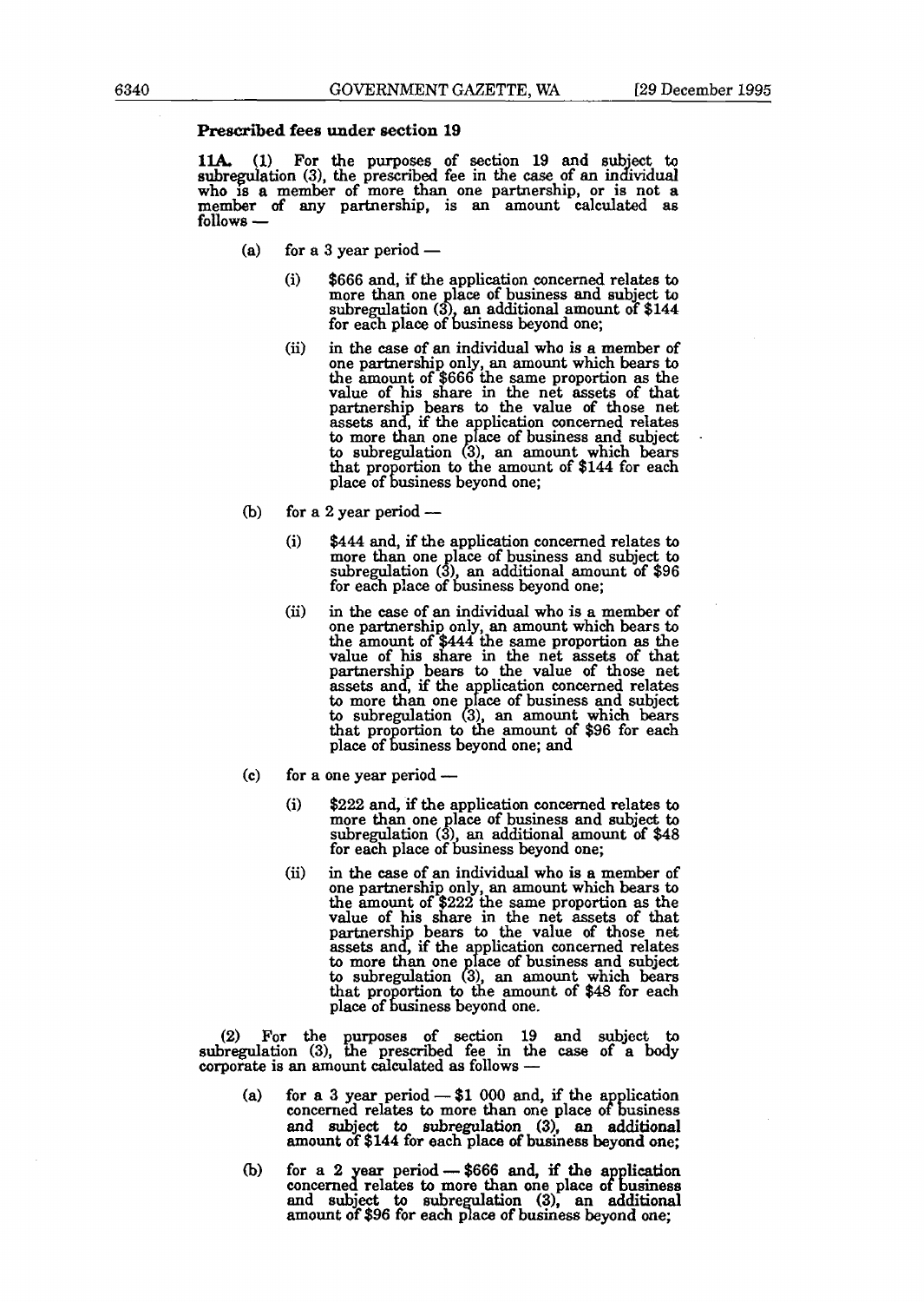- (c) for a one year period \$333 and, if the application<br>concerned relates to more than one place of business<br>and subject to subregulation (3), an additional<br>amount of \$48 for each place of business beyond one. and subject to subregulation (b),<br>amount of \$48 for each place of busine<br>(3) The additional amounts referred to --
- - (a) in subregulations (1) (a) **and** (2) **(a) shall** not exceed \$1 440 in total **in any** one prescribed fee;
	- (b) in subregulations (1) **(b) and** (2) **(b)** shall not **exceed**  \$960 in **total in any** one **prescribed** fee;
	- (C) in subregulations (1) (c) and **(2) (c)** shall not exceed . **\$480** in **total** in any one prescribed fee;
- $(4)$  In this regulation  $-$

**"partnership"** means partnership each member of which carries on, or proposes **to carry** on, as the **case**  requires, business as a travel agent.

oses of section 19 **(5),** the prescribed **late** fee to one quarter of the total amount of the to in subregulation (1) or (2). **as** the **case**  requires, payable by the relevant licensee.

By Command of the Lieutenant-Governor and deputy of the Governor,

J. PRITCWD, **Clerk** of **the** Council.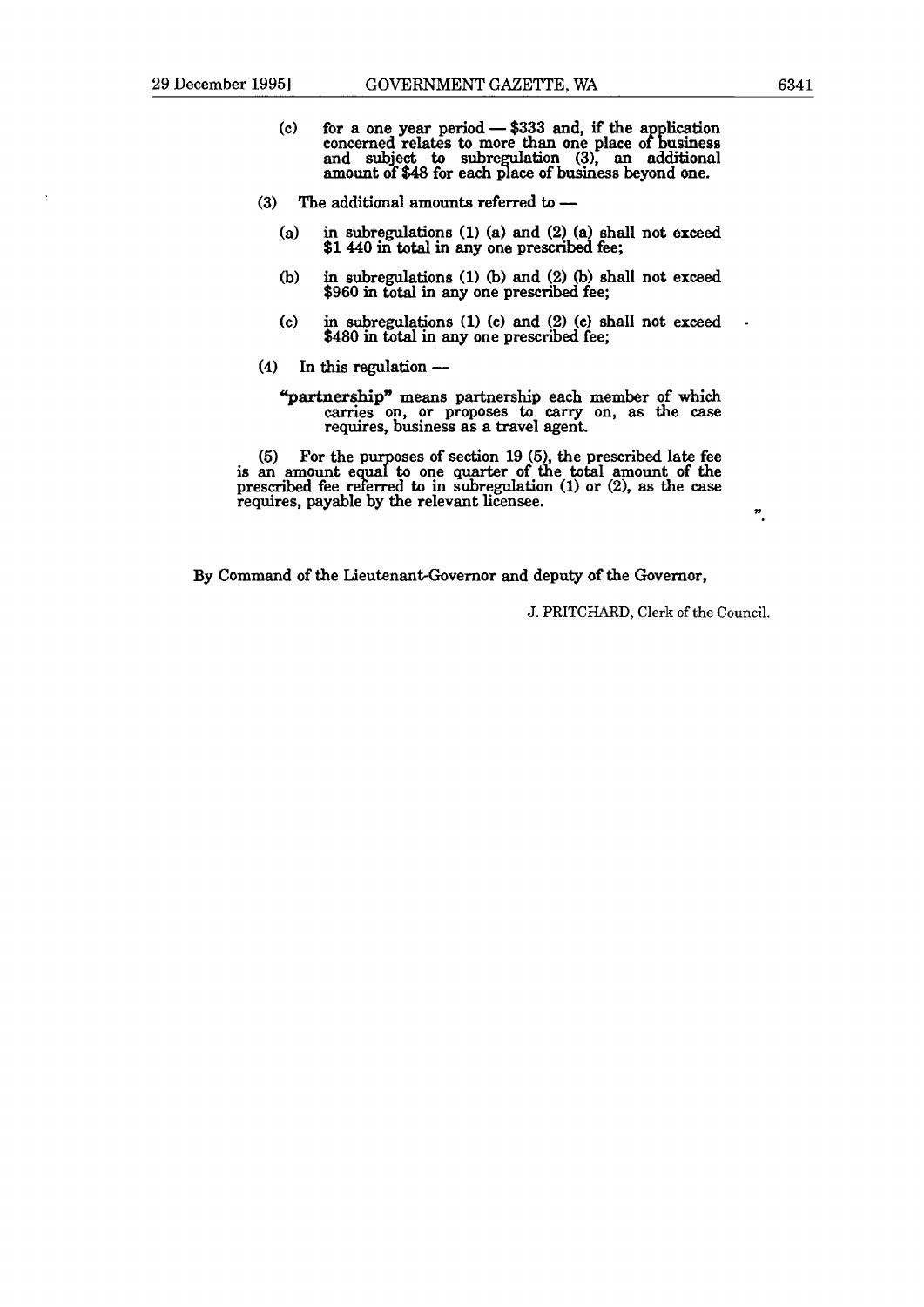$\label{eq:2.1} \frac{1}{\sqrt{2}}\int_{0}^{\infty}\frac{1}{\sqrt{2\pi}}\left(\frac{1}{\sqrt{2\pi}}\right)^{2\alpha} \frac{1}{\sqrt{2\pi}}\int_{0}^{\infty}\frac{1}{\sqrt{2\pi}}\left(\frac{1}{\sqrt{2\pi}}\right)^{\alpha} \frac{1}{\sqrt{2\pi}}\frac{1}{\sqrt{2\pi}}\int_{0}^{\infty}\frac{1}{\sqrt{2\pi}}\frac{1}{\sqrt{2\pi}}\frac{1}{\sqrt{2\pi}}\frac{1}{\sqrt{2\pi}}\frac{1}{\sqrt{2\pi}}\frac{1}{\sqrt{2\pi}}$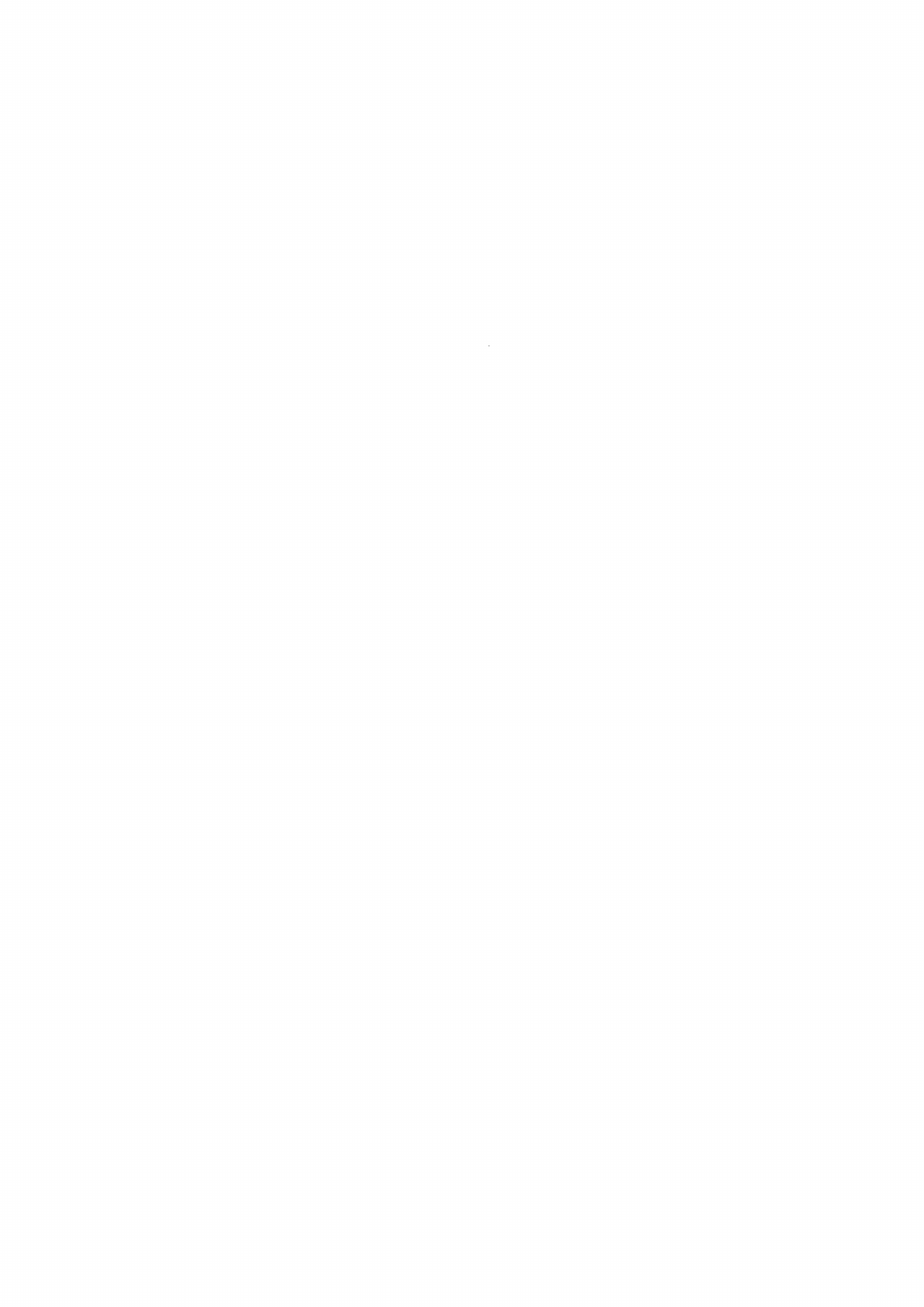### MOTOR VEHICLE **DEALERS** ACT **1973**

### INTERPRETATION ACT **1984**

### **MOTOR VEHICLE DEALERS (LICENSING) AMENDMENT REGULATIONS 1995**

Made by the Lieutenant-Governor **and** deputy of the Governor in Executive Council.

### **Citation**

1. These regulations may be cited as the *Motor Vehicle Dealers (Licensing) Amendment Regulations 1&5.* 

### **Principal regulations**

**2.** In these regulations the *Motor Vehicle Dealers (Licensing) Regulations 1974\** are referred **to** as the principal regulations.

l\* *Reprinted in the Gazette of 8 December 1986 at pp. 4523-56. For amendments to 21 December 1995* **see** *1994* **Index** *to Legislation of Western Australia, Table 4, pp. 193-94.1* 

### **Regulations 6A and 6B inserted**

**3.** After regulation 6 of the principal regulations the following regulations are inserted -

**Prescribed period (section 19 (1))** 

**6A.** For the purposes of section **19 (1)** of the Act, the prescribed period is **<sup>3</sup>**years.

**Prescribed penalty for late application (section 19 (3))** 

**6B.** For the purposes of section 19 (3) of the Act, the amount prescribed by way of a penalty for a late application is  $25\%$  of the appropriate licence fee. **n a n n n n n n n n n** 

### **Regulation 7 amended**

**4.** Regulation 7 of the principal regulations is repealed and the following regulation substituted -

**U** 

**U** 

### **Fees**

**7.** The fees set out in the Third Schedule are the fees **to** be paid in respect of the matters to which they are applicable. **<sup>n</sup>**

### **Third Schedule repealed and a Schedule substituted**

**5.** The First Schedule to the principal regulations is repealed and **the**  following Schedule is substituted -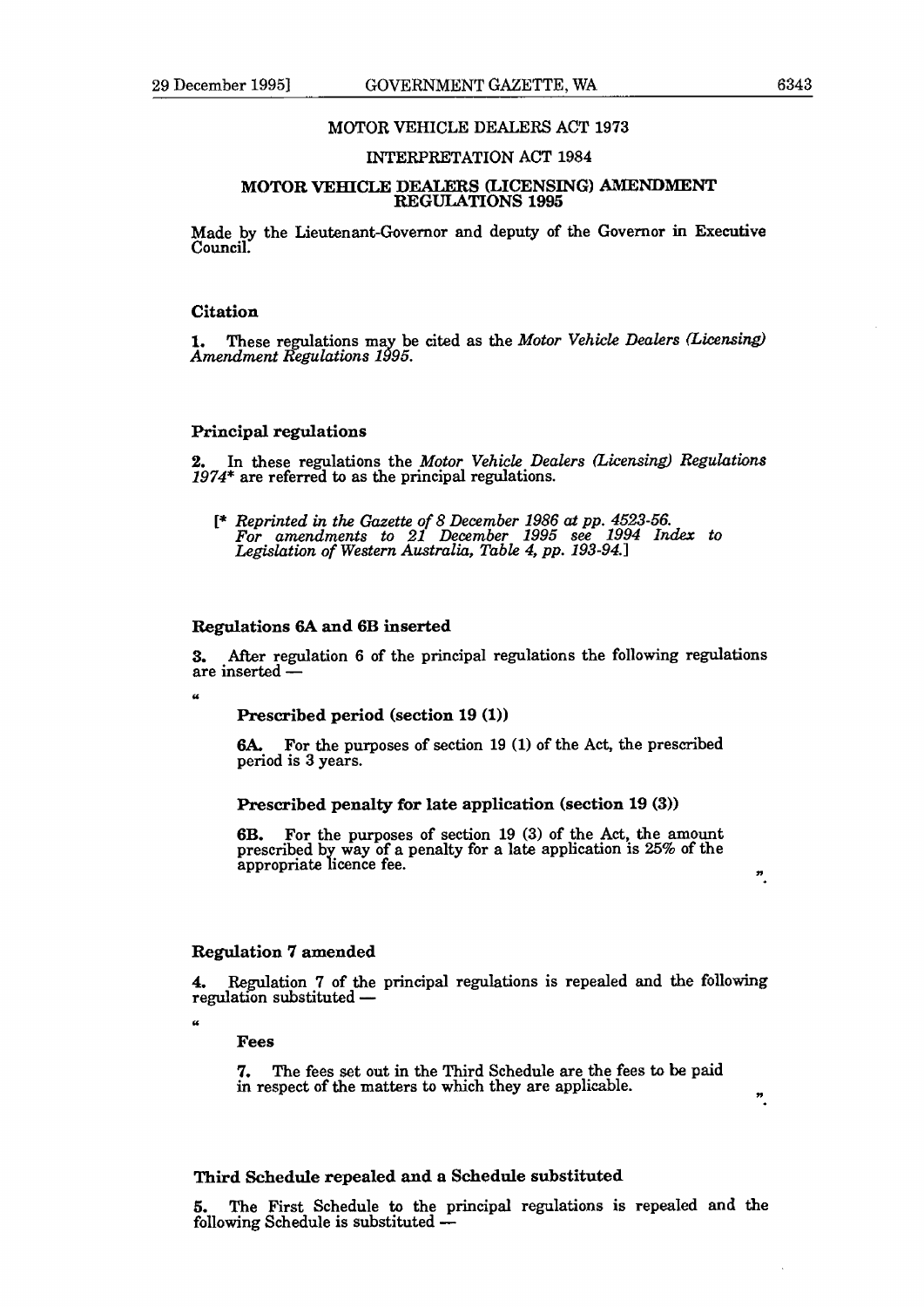$\overline{ }$ .

[Reg. **71** 

### First **Schedule LIST** OF **FORMS**

| <b>First Column</b>                                  |                                                                      | Second Column                                            | Third Column                            |
|------------------------------------------------------|----------------------------------------------------------------------|----------------------------------------------------------|-----------------------------------------|
| Provision of the<br>Act for which<br>Form Prescribed |                                                                      | Description of Form                                      | Number of<br>Form in Second<br>Schedule |
| Section                                              |                                                                      |                                                          |                                         |
| 56 $(2)$ $(g)$ .                                     |                                                                      | Notice of Change of Employment or<br>Place of Employment | 14                                      |
| $24(1) \ldots$                                       | Form of Register of Vehicle Dealers<br>and registered premises<br>17 |                                                          |                                         |
| $24(1) \ldots$                                       |                                                                      | Form of Register of Yard Managers                        | 18                                      |
|                                                      |                                                                      | $24(1) \ldots$ Form of Register of Salesmen              | 19                                      |

### **Second Schedule amended**

**6.** The Second Schedule to the principal regulations is amended by deleting  $\Gamma$ orms 1, 2, 3, 4, 5, 5A, 5B, 5C, 5D, 5E, 6, 7, 8, 9, 10, 11, 12, 13, 15, 16 and 20. f

### **Third Schedule repealed and a Schedule substituted**

**7.** The Third Schedule to the principal regulations is repealed **and** the The Schedule repeated and a Schedule is substituted -

| <b>THIRD SCHEDULE</b> |  |
|-----------------------|--|
|-----------------------|--|

|     |      |                                                                                                                                                                  | . <u>.</u> |
|-----|------|------------------------------------------------------------------------------------------------------------------------------------------------------------------|------------|
|     |      | $Part 1 - Fees generally$                                                                                                                                        | \$         |
| (1) |      | Application for a dealer's licence or renewal of a<br>dealer's licence for the period prescribed by<br>regulation $6A -$                                         |            |
|     | (i)  | if the dealer only specifies single premises<br>to be registered in the dealer's name<br>under section 21 in relation to the licence;                            | 780        |
|     | (ii) | if the dealer specifies 2 or more premises<br>to be registered in the dealer's name                                                                              |            |
|     |      | plus<br>in respect of each premises to be<br>registered in the dealer's name under<br>section 21 in relation to the licence a<br>further $\ldots$                | 390<br>390 |
| (2) |      | Application for yard manager's licence or<br>renewal of yard manager's licence for the period                                                                    | 200        |
| (3) |      | Application for salesman's licence or renewal of<br>salesman's licence for the period prescribed by<br>$requlation 6A \ldots \ldots \ldots \ldots \ldots \ldots$ | 135        |

 $\boldsymbol{\mu}$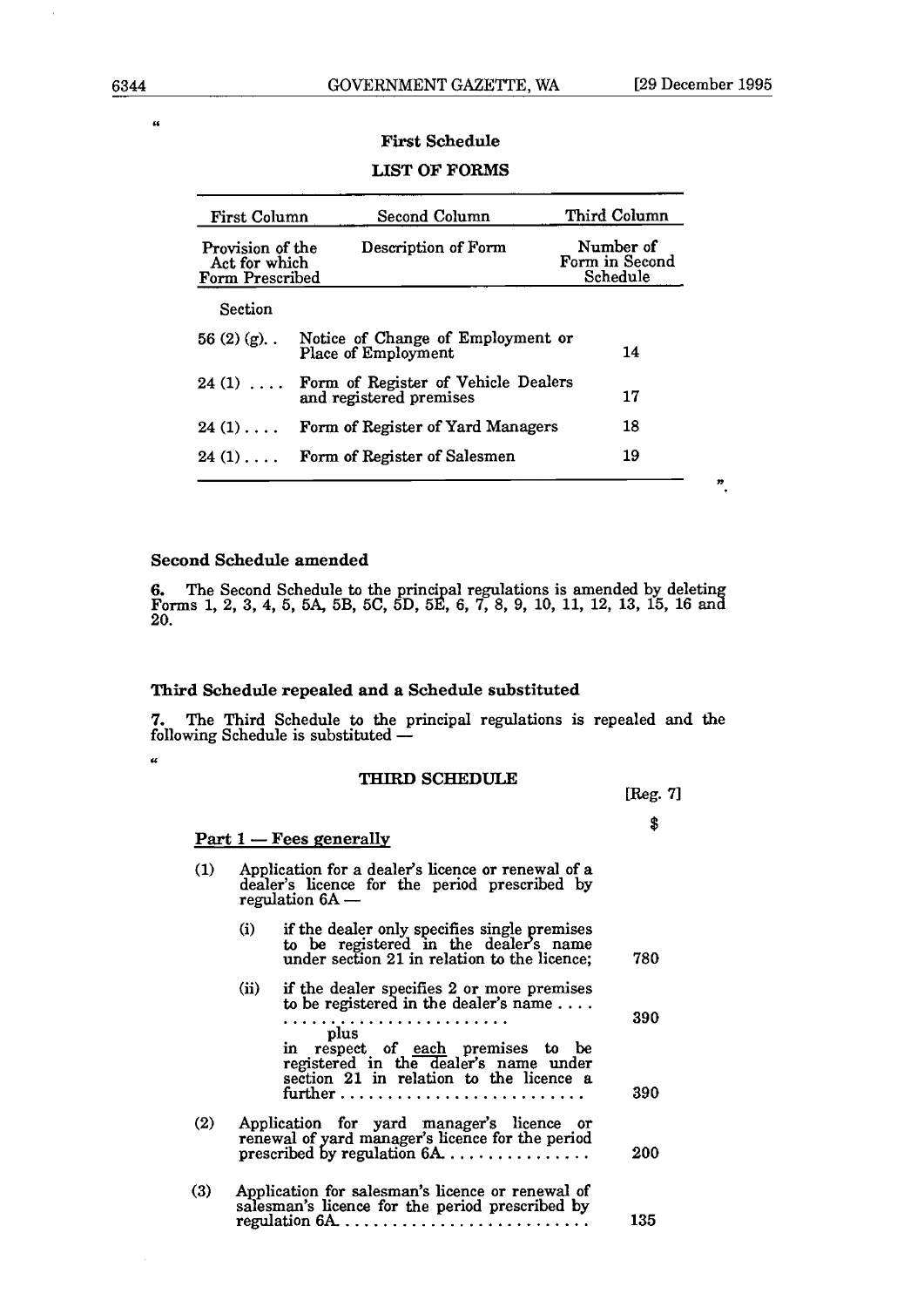$\sim$ 

 $\mathcal{A}$ 

| (4)  | Application for car market operator's licence or<br>renewal of car market operator's licence -                                                                                | \$  |
|------|-------------------------------------------------------------------------------------------------------------------------------------------------------------------------------|-----|
|      | (i)<br>if the operator only specifies single<br>premises to be registered in relation to<br>the licence                                                                       | 197 |
|      | if the operator specifies 2 or more<br>(ii)<br>premises to be registered in the operator's<br>name, for the first premises $\dots$<br>plus                                    | 197 |
|      | in respect of each further premises to be<br>registered in relation to the licence a                                                                                          | 197 |
| (5)  | Application for certificate of exemption from the<br>Act under section 30 $(2)$                                                                                               | 66  |
| (6)  | Application for temporary permit under section<br>$30(7)$                                                                                                                     | 26  |
| (7)  | Individual dealer — change to firm $\dots \dots$                                                                                                                              | 66  |
| (8)  | Individual dealer - change to body corporate                                                                                                                                  | 66  |
| (9)  | Firm — change to sole proprietor $\dots \dots \dots$                                                                                                                          | 66  |
| (10) | Firm — change to body corporate $\dots\dots\dots\dots$                                                                                                                        | 66  |
| (11) | Body corporate change to individual or firm                                                                                                                                   | 66  |
| (12) |                                                                                                                                                                               | 21  |
| (13) | Copy (certified or uncertified) or an extract of<br>an individual registration in the register kept<br>under section 24 of the Act $-$                                        |     |
|      |                                                                                                                                                                               | 10  |
|      | each subsequent page                                                                                                                                                          | 2   |
| (14) | Copy (certified or uncertified) or an extract of<br>all registrations in the register kept under<br>$\text{section 24 of the Act.} \ldots \ldots \ldots \ldots \ldots \ldots$ | 122 |
| (15) | Inspection of register kept under section 24 of<br>the $Act \ldots \ldots \ldots \ldots \ldots \ldots \ldots \ldots \ldots \ldots$                                            | 10  |

# **Part 2** - **Transitional fees (under section 38 of the** *Business Licensing Amendment Act* **1995)**

|                                                                                                                                                             | one year<br>S | 2 years |
|-------------------------------------------------------------------------------------------------------------------------------------------------------------|---------------|---------|
| Application for renewal of a dealer's<br>licence —                                                                                                          |               |         |
| (a) if the dealer only specifies single<br>premises to be registered in the dealer's<br>name under section 21 in relation to the<br>licence<br>. <b>.</b> . | 260           | 520     |
| (b) if the dealer specifies 2 or more                                                                                                                       |               |         |
| premises to be registered in the dealer's<br>name<br>plus                                                                                                   | 130           | 260     |
| in respect of each premises to be<br>registered in the dealer's name under<br>section 21 in relation to the licence a                                       |               |         |
| further .<br>.                                                                                                                                              | 130           | 260     |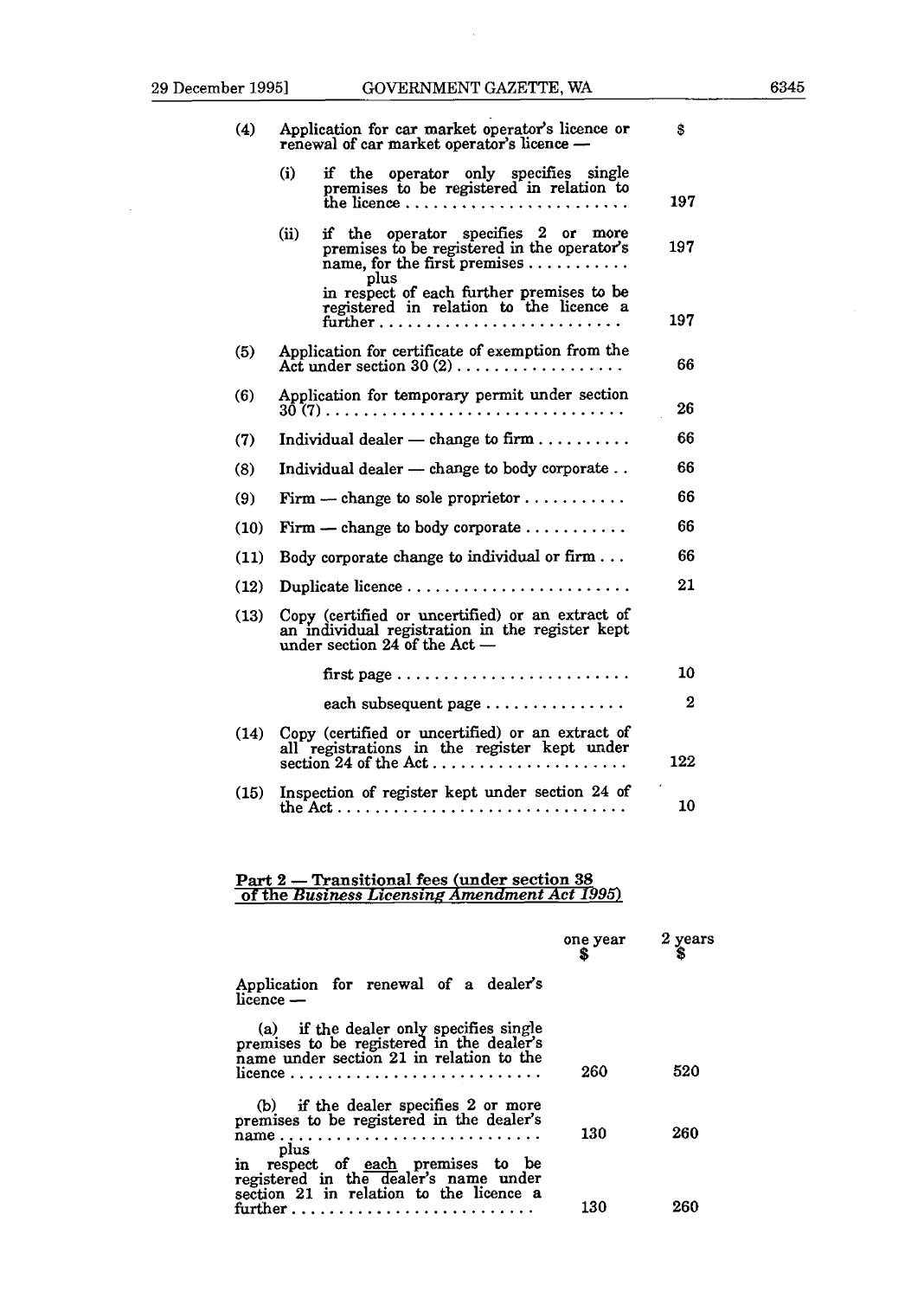**6346 GOVERNMENT GAZETTE, WA** [29 **December 1995** 

|                                                      | one year<br>$\frac{1}{3}$ | $2 \text{ years}$ |    |
|------------------------------------------------------|---------------------------|-------------------|----|
| Application for renewal of yard manager's<br>licence | 65                        | 130               |    |
| Application for renewal of salesman's<br>licence     | 45                        | 90                | 99 |

**By Command of the Lieutenant-Governor and deputy of the Governor,** 

J. PRITCHARD, **Clerk** of **the Council.**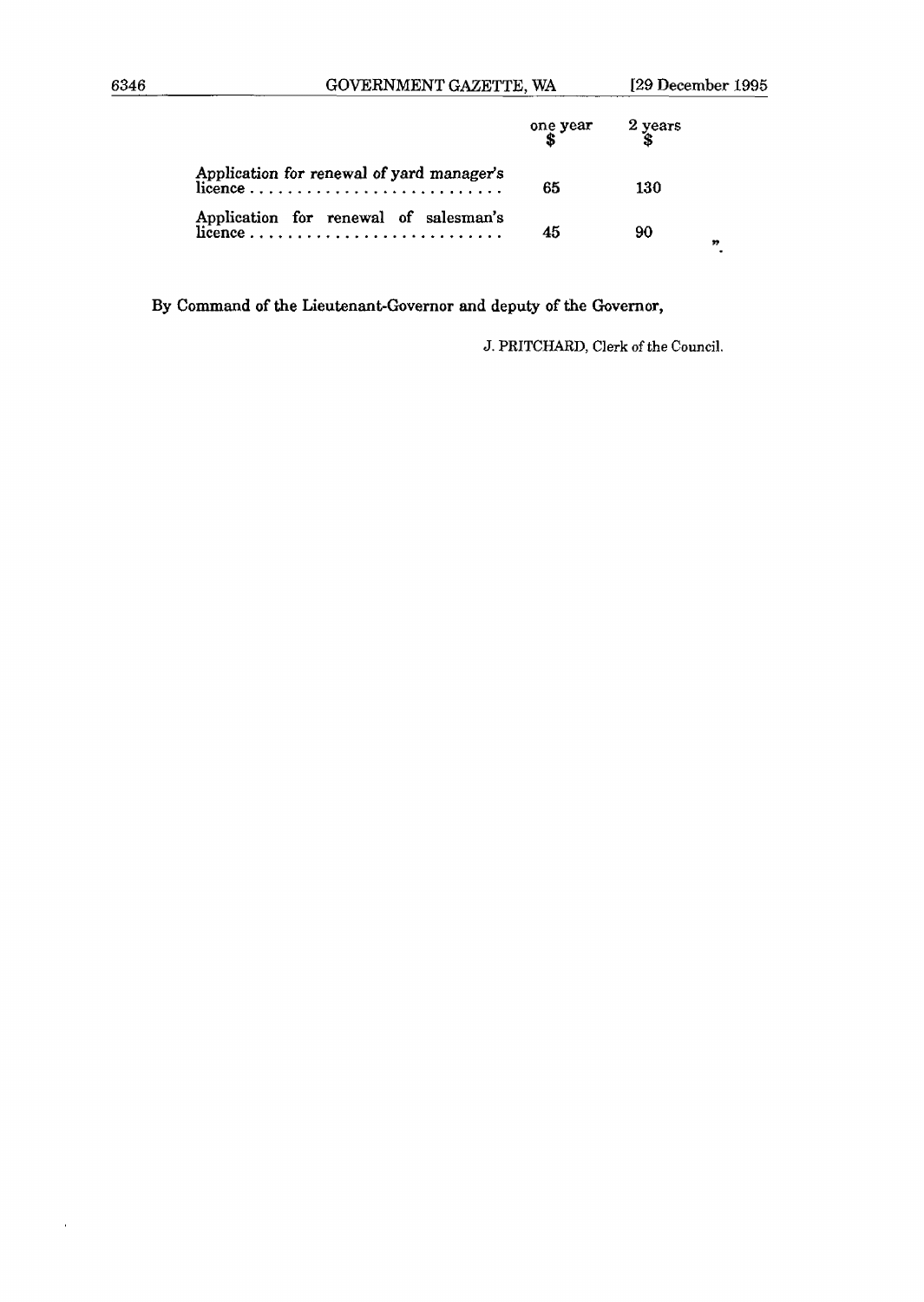### EMPLOYMENT AGENTS ACT 1976

### INTERPRETATION ACT **1984**

### **EMPLOYMENT AGENTS AMIENDMENT REGULATIONS** 1995

Made by the Lieutenant-Governor and deputy of the Governor in Executive Council.

### **Citation**

These regulations may be cited as the *Employment Agents Amendment Regulations 1995.* 

### **Commencement**

**2.** These regulations come **into** operation on 1 January 1996.

### **Principal regulations**

**3.** In these regulations, the *Emplgyment Regulations 1976\** are referred **to**  as the principal regulations.

[\* *Published in Gazette of 10 September 1976 at pp.* **3386-93.**  *For amendments to 21 December 1995* **see** *1994* **Index: to**  *Legislation of Western Australia, Table 4, p. 67.1* 

### **Regulation 10 amended**

 $\alpha$ 

 $\alpha$ 

 $\mu$ 

- $\overline{4}$ .  $(1)$ Regulation 10  $(1)$  of the principal regulations is amended  $$ 
	- by deleting the item commencing "Grant of general licence" and  $(a)$ substituting the following item -
		- Grant of a general licence for a period not<br>exceeding the prescribed period ........... 430.00
	- by deleting the item commencing "R<br>substituting the following item  $(b)$ by deleting the item commencing "Renewal of general licence" and
		- Renewal of a general licence for a period not exceeding the prescribed period . . . . . . . . . . . 125.00  $\blacksquare$
	- by deleting the item commencing "G<br>substituting the following item by deleting the item commencing "Grant of restricted licence" and  $(c)$ 
		- Grant of a restricted licence for a period not exceeding the prescribed period  $\ldots$   $\ldots$   $\ldots$  . 430.00  $\ldots$
	- by deleting the item commencing "Renev<br>and substituting the following items --- $(d)$ by deleting the item commencing "Renewal of restricted licence"
		- Renewal of a restricted licence for a period not exceeding the prescribed period  $\dots \dots \dots$  125.00

**Transitional** - Renewal of a general or a restricted licence for a period of one year ...................

- Renewal of a general or a restricted licence for a period of two years ............................. 84.00 **9** 

n.

>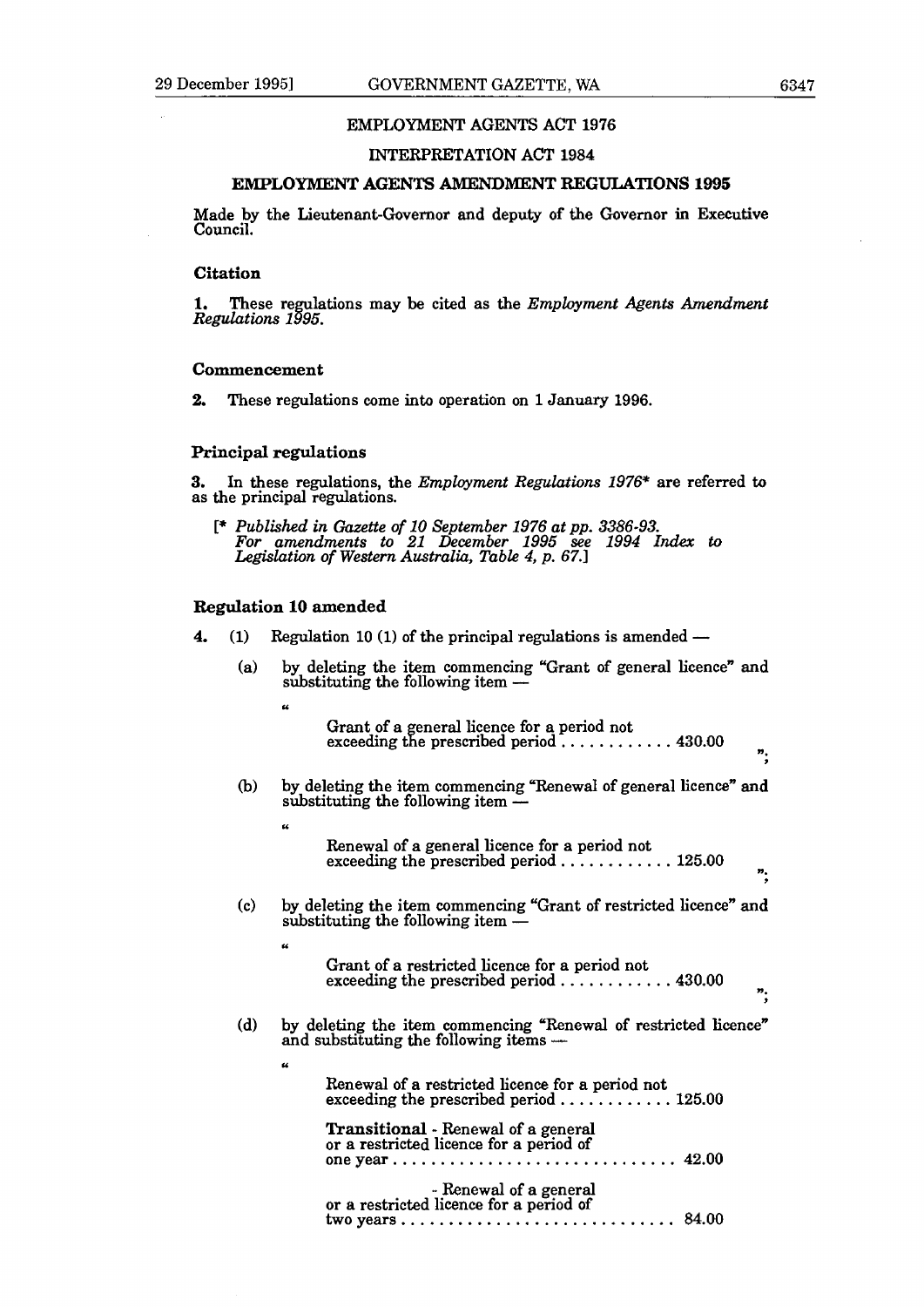**n**,

### - Renewal of a general

| or a restricted licence for a period of |    |
|-----------------------------------------|----|
|                                         | я. |
|                                         |    |

and

 $\alpha$ 

c) by inserting after the item commencing "Application for transfer of inserting after the item commencing "Application for inserting after the item commencing "Application for the following item  $-$ 

> The penalty prescribed under section 13 (2) of the **Act**  for any late application for the renewal of a licence is  $25\%$  of the fee due for the granting of that renewal.

(2) After regulation 10 (1) of the principal regulations the following subregulation is inserted  $-$ 

(la) For the purposes of section 13 of the Act, (and subject to the transitional provisions in section 15 of the *Business Licensing Amenclment Act* 1995), the following periods are prescribed -

- (a) section 13 (1) a licence should not exceed 3 years<br>in duration;
- (b) section  $13$  (1b) a licence may be renewed for 3 years.  $y$ ears.  $y$

By Command of the Lieutenant-Governor and deputy of the Governor,

J. **PRITCHARD,** Clerk of the **Council.** 

**U**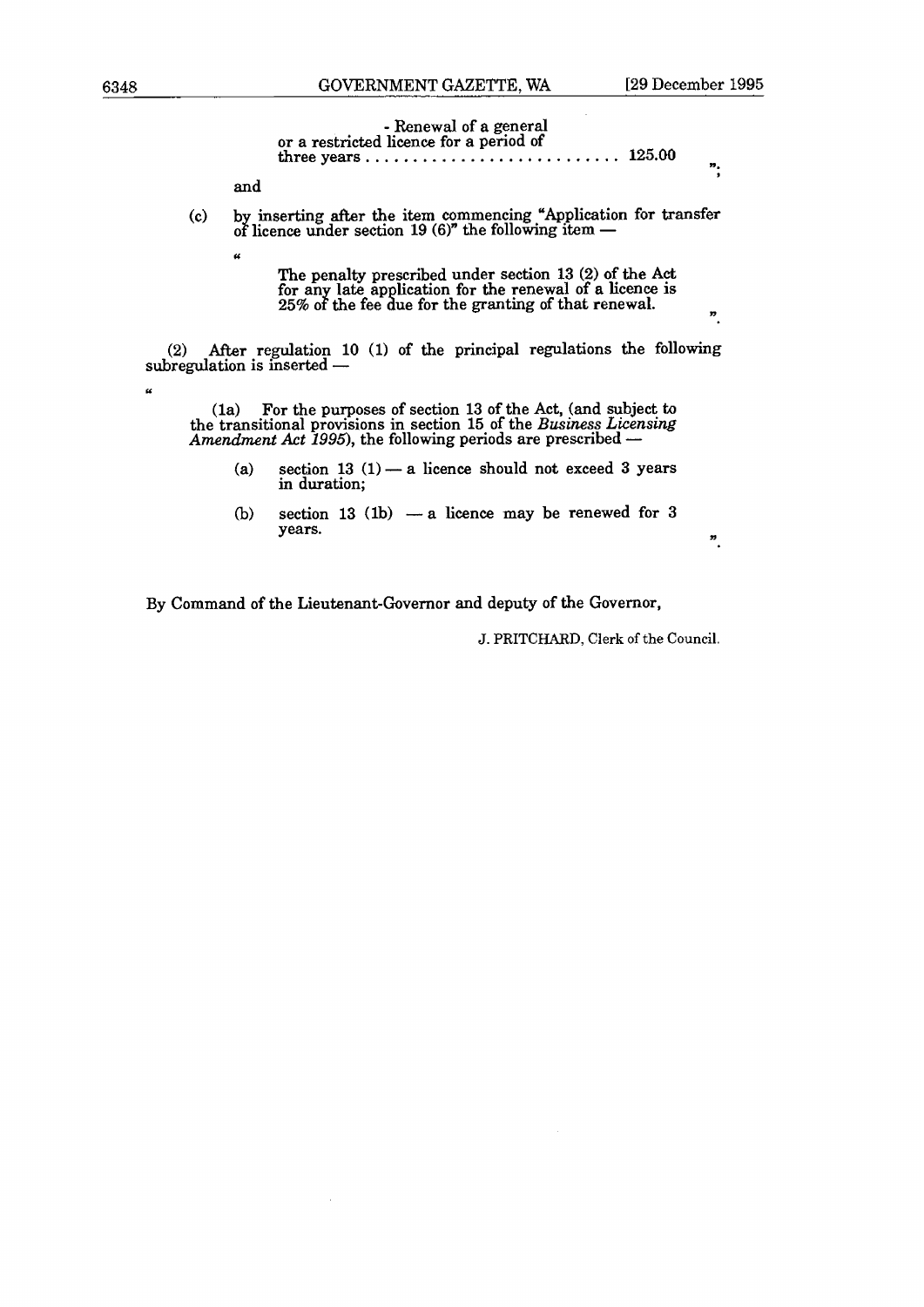### MOTOR VEHICLE DEALERS ACT 1973

### INTERPRETATION ACT 1984

### CAR **MARKET GMENDlMENT REGULATIONS 1995**

Made by the Lieutenant-Governor and deputy of the Governor in Executive Council.

### **Citation**

1. These regulations may be cited as the *Car Market Amendment Regulations 1995.* 

### **Commencement**

**2.** These regulations come into operation on 1 January 1996.

### **Principal regulations**

**3.** In these regulations the *Car Market Regulations 198P* are referred **to** as the principal regulations.

[\* *Published in Gazette of 31 December 1981 at pp. 5382-98. For amendments to 21 December 1995 see 1994* **Index** *to Legislation of Western Australia, Table 4, p. 194.1* 

### **Regulation 10 repealed**

**4.** Regulation 10 of the principal regulations is repealed.

### **Schedule 1 repealed and a schedule substituted**

**5.** Schedule 1 to the principal regulations is repealed and the following schedule is substituted -

**U** 

### First **Schedule**

### **LIST OF FORMS**

| Column 1                                             | Column 2                                                             | Column 3                        |
|------------------------------------------------------|----------------------------------------------------------------------|---------------------------------|
| Provision of the<br>Act for which<br>Form Prescribed | Description of<br>Matter or Thing for<br>which Form is to be<br>used | Number of Form in<br>Schedule 2 |
| Section                                              |                                                                      |                                 |
| $24(1)$                                              | Form of Register of Car Market<br>Operators and Registered Premises  | 14                              |
| $25(2a)$                                             | Operating Forms and Registered<br>Premises                           | 14                              |
| $40B(1) \ldots$                                      | Form of Notice (Title Guaranteed)                                    | 16                              |
| $40B(1) \ldots$                                      | Form of Notice (Title<br>Guaranteed)                                 | Not<br>17                       |

 $\frac{1}{2}$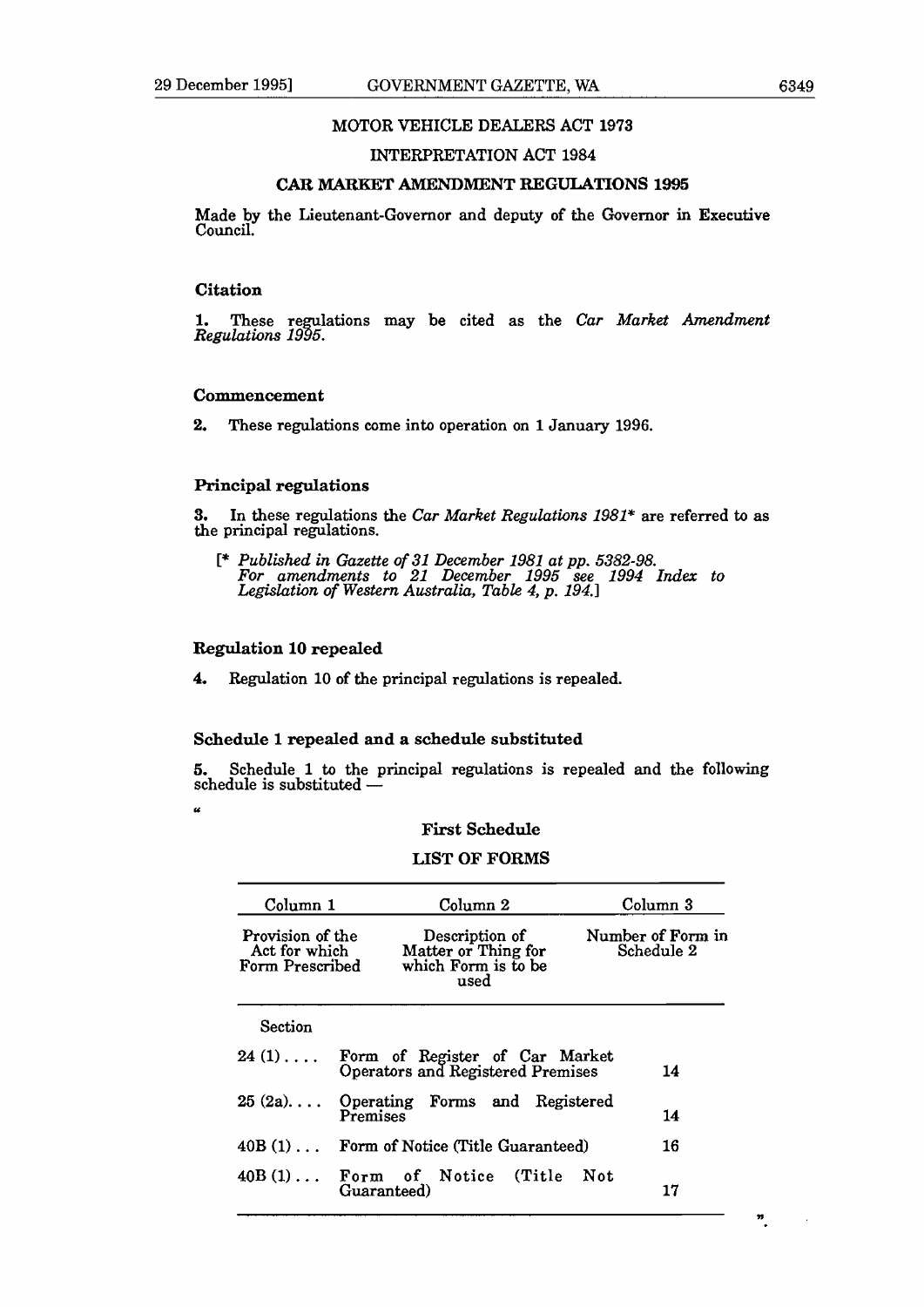### **Schedule 2 amended**

6. Schedule 2 to the principal regulations is amended by deleting Forms 1, 2, 3, 4, 5, 6, 7, 8, 9, 10, 11, 12 and 13.

### **Schedule 4 repealed**

**7. Schedule 4 to the principal regulations is repealed.** 

**By Command of the Lieutenant-Governor and deputy of the Governor,** 

J. **PRITCHARD, Clerk** of the Council.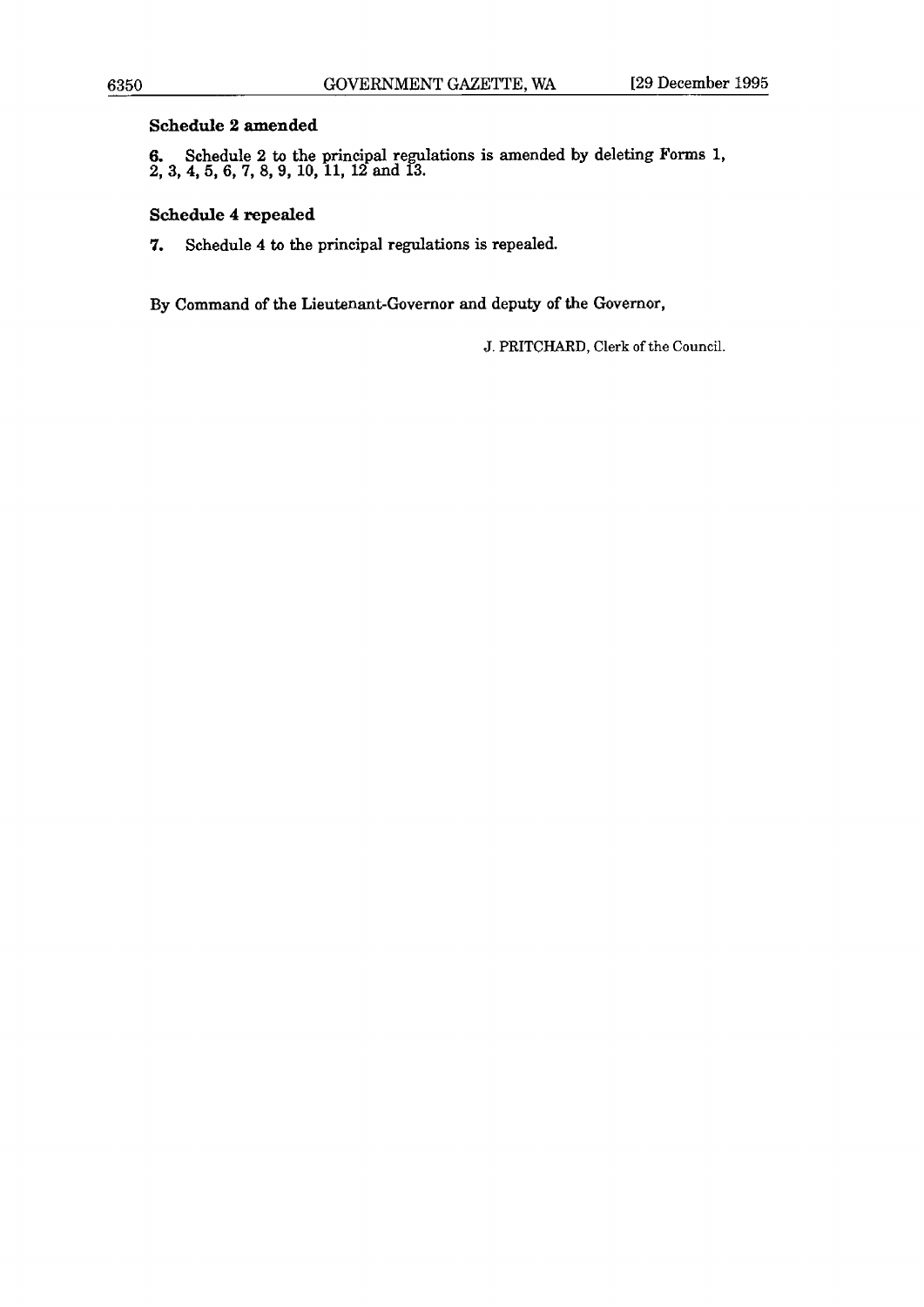$\label{eq:2.1} \frac{1}{\sqrt{2}}\int_{0}^{\infty}\frac{1}{\sqrt{2\pi}}\left(\frac{1}{\sqrt{2\pi}}\right)^{2}d\mu\left(\frac{1}{\sqrt{2\pi}}\right)\frac{d\mu}{d\mu}d\mu\left(\frac{1}{\sqrt{2\pi}}\right).$